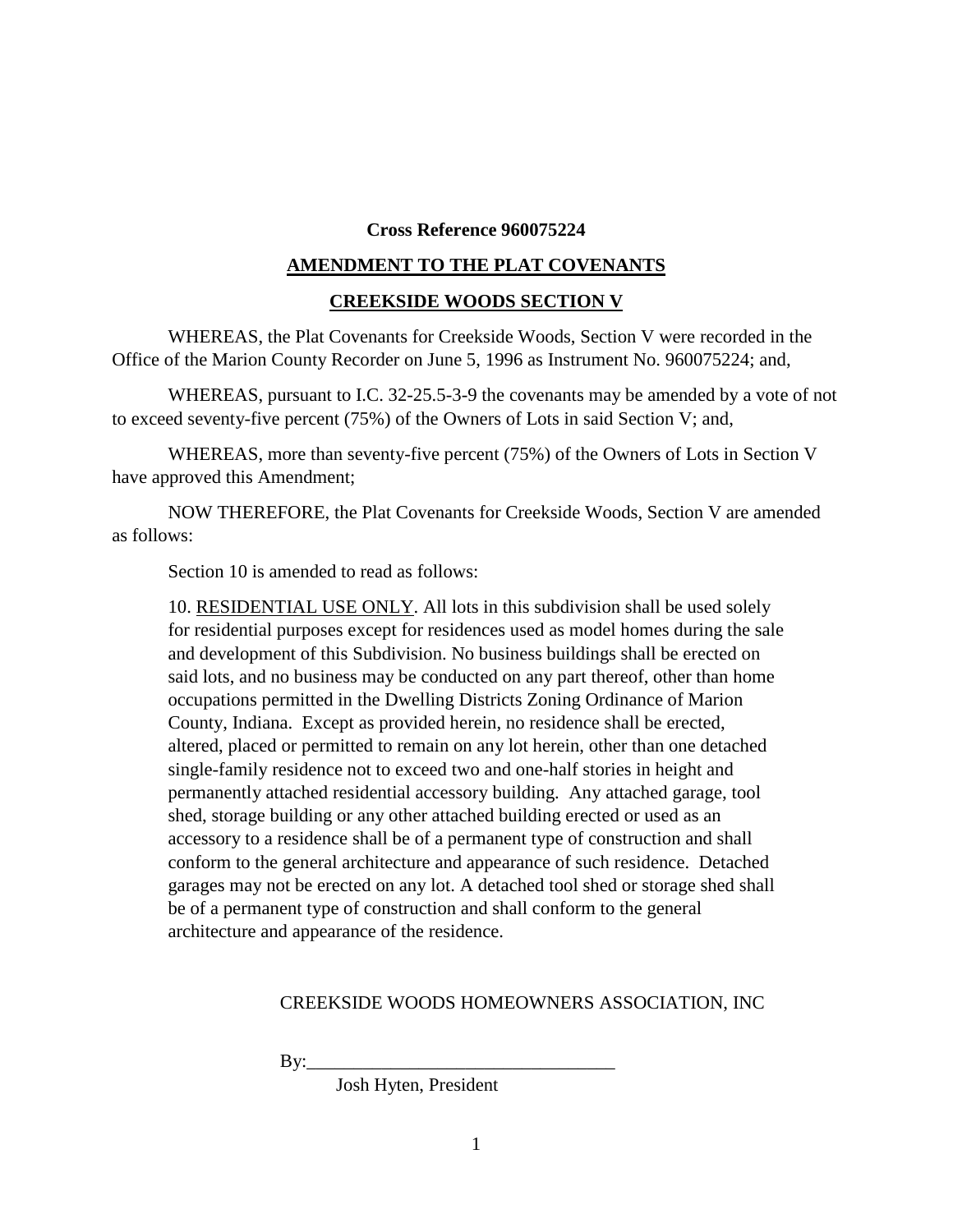ATTEST:

Alfred Toole, Secretary

| <b>STATE OF INDIANA</b> |            |
|-------------------------|------------|
|                         | $\sum$ SS: |
| <b>COUNTY OF MARION</b> |            |

 $\overline{\phantom{a}}$  , where  $\overline{\phantom{a}}$  , where  $\overline{\phantom{a}}$  ,  $\overline{\phantom{a}}$  ,  $\overline{\phantom{a}}$  ,  $\overline{\phantom{a}}$  ,  $\overline{\phantom{a}}$  ,  $\overline{\phantom{a}}$  ,  $\overline{\phantom{a}}$  ,  $\overline{\phantom{a}}$  ,  $\overline{\phantom{a}}$  ,  $\overline{\phantom{a}}$  ,  $\overline{\phantom{a}}$  ,  $\overline{\phantom{a}}$  ,  $\overline{\phantom{a}}$  ,

I,\_\_\_\_\_\_\_\_\_\_\_\_\_\_\_\_\_\_, a Notary Public in and for the County and State aforesaid, do hereby certify that Creekside Woods Homeowners Association, Inc., by and through its President, Josh Hyten, and its Secretary, Alfred Toole, personally known to me to be the same persons whose names are subscribed to the foregoing instrument, appeared before me this day in person and acknowledged that they signed and delivered the said instrument as their own free and voluntary act, and as the free and voluntary act of said corporation for the uses and purposes therein set forth

GIVEN under my hand and Notarial Seal this \_\_\_\_ day of \_\_\_\_\_\_\_\_\_\_ 2017.

I reside in County, Indiana

Notary Public (Signed)

My Commission Expires: Notary Public (Printed)

\_\_\_\_\_\_\_\_\_\_\_\_\_\_\_\_\_\_

\_\_\_\_\_\_\_\_\_\_\_\_\_\_\_\_\_\_\_\_\_\_\_\_\_\_\_\_\_\_\_